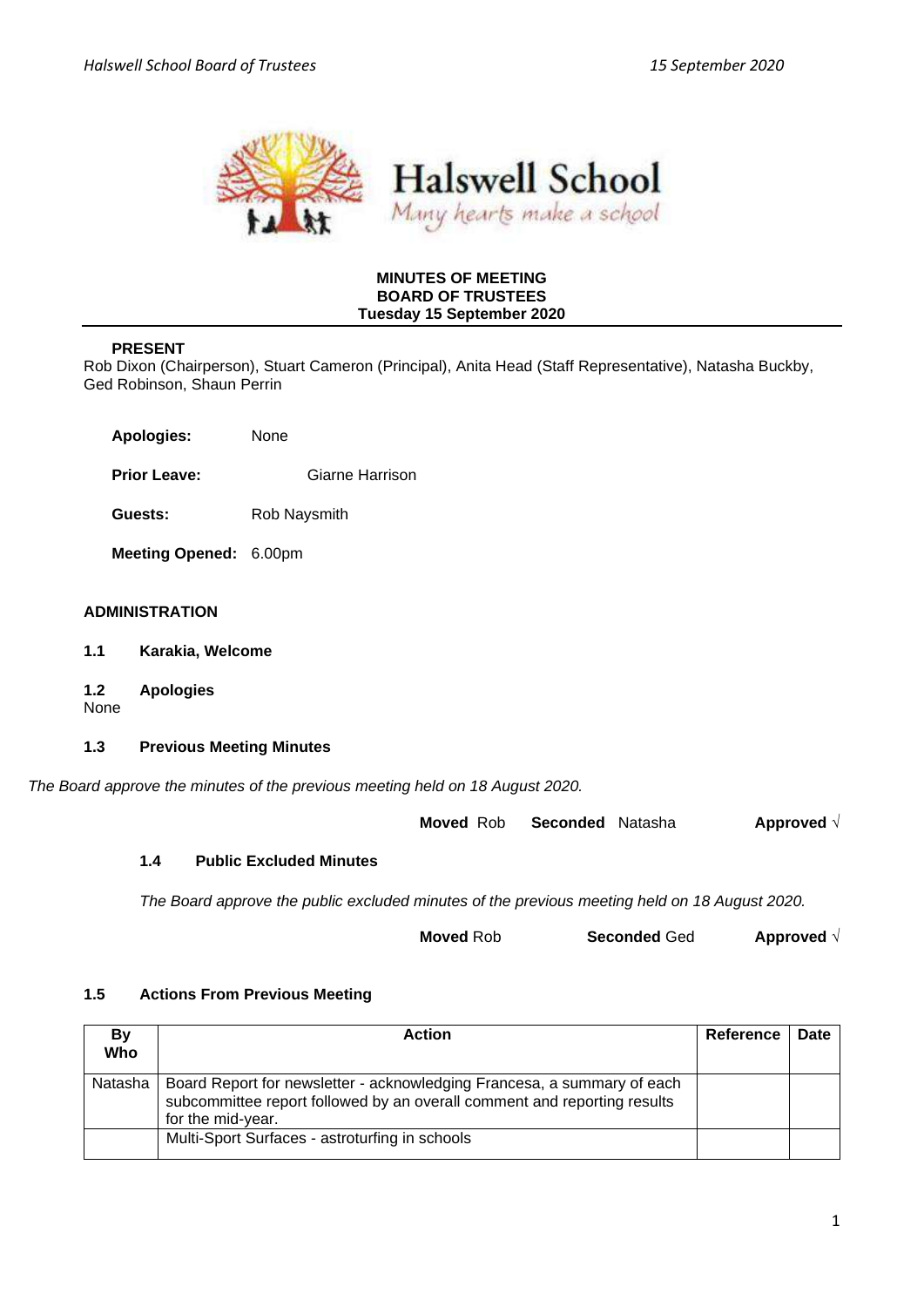## **Casual Vacancy**

Will be filled by the Board's discretion.

### **1.6 Election of Deputy Chair**

Natasha was nominated and elected Deputy Chair

**Moved** Rob **Seconded** Ged **Approved** √

# **1.7 Confirmation of urgent motions passed between meetings**

None

## **1.8 Correspondence**

Two requests for By-election

### **1.9 Standing Admin Items**

- Board [register](https://drive.google.com/open?id=1LgYeP3fbHNJrrdwtKhmni7bUn5KZf6AdawXvp-8GM5I)
- Record of [hours](https://docs.google.com/spreadsheets/d/1ooqHmfuVcjAxJj74l2cyNrLx6E1GWjN2CMAD-VWrSTk/edit#gid=1585903216)
- Conflict of [Interest](https://drive.google.com/open?id=1LpqgUK6iwhrXOSzvrxmLTcgpA-wsuZg7DU-aIw9nGAw)
- [Capabilities and Prof Development](https://drive.google.com/open?id=1Vq0YrIsDwmndZRHvvGvFtK1YOlEWlifxCfIAxHaVDlo)
- [Board work plan](https://docs.google.com/document/d/16WAgjXfZuFQ9Un3Lb7bJ9NQj9tU1J26Koes3jzuU9jQ/edit)

## **Monitoring/Review**

#### **2.1 Principal's Report**

A successful term overall despite many events having to be cancelled and that has resulted in children missing out due to change to Alert Level 2, including a wider community consultation. Learning has been strong, children tired and are ready for a holiday break.

The school currently has several positions advertised, confirmed staffing for 2021 will be coming in next week.

The draft budget will come to the Board Meeting in November for approval along with 2021 school structure.

Earthquake cohort struggling with Covid 19 and being back at school. Y4-6 bubble has shown an increase in behaviour, currently looking at introducing PB4L for the school, this programme is normally for lower decile schools but Halswell is currently on a waitlist to be considered for it.

School leaders attended the Community Board Meeting and presented their findings regarding the traffic issues. They are now going to work with Sarah Cooper from the Council to look at options that can be implemented e.g. a walking bus.

*The Board accept the Principal's Report as presented*

**Moved** Stuart **Seconded** Rob **Approved** √

## **2.2 Attendance Report**

The school holds good general attendance percentage and there are monitoring systems in place for those who do not regularly attend.

Term 1 saw a spike in fear-related/Covid related absences.

Term 2 & 3 absences are higher than normal due to being cautious around illness given the Covid environment.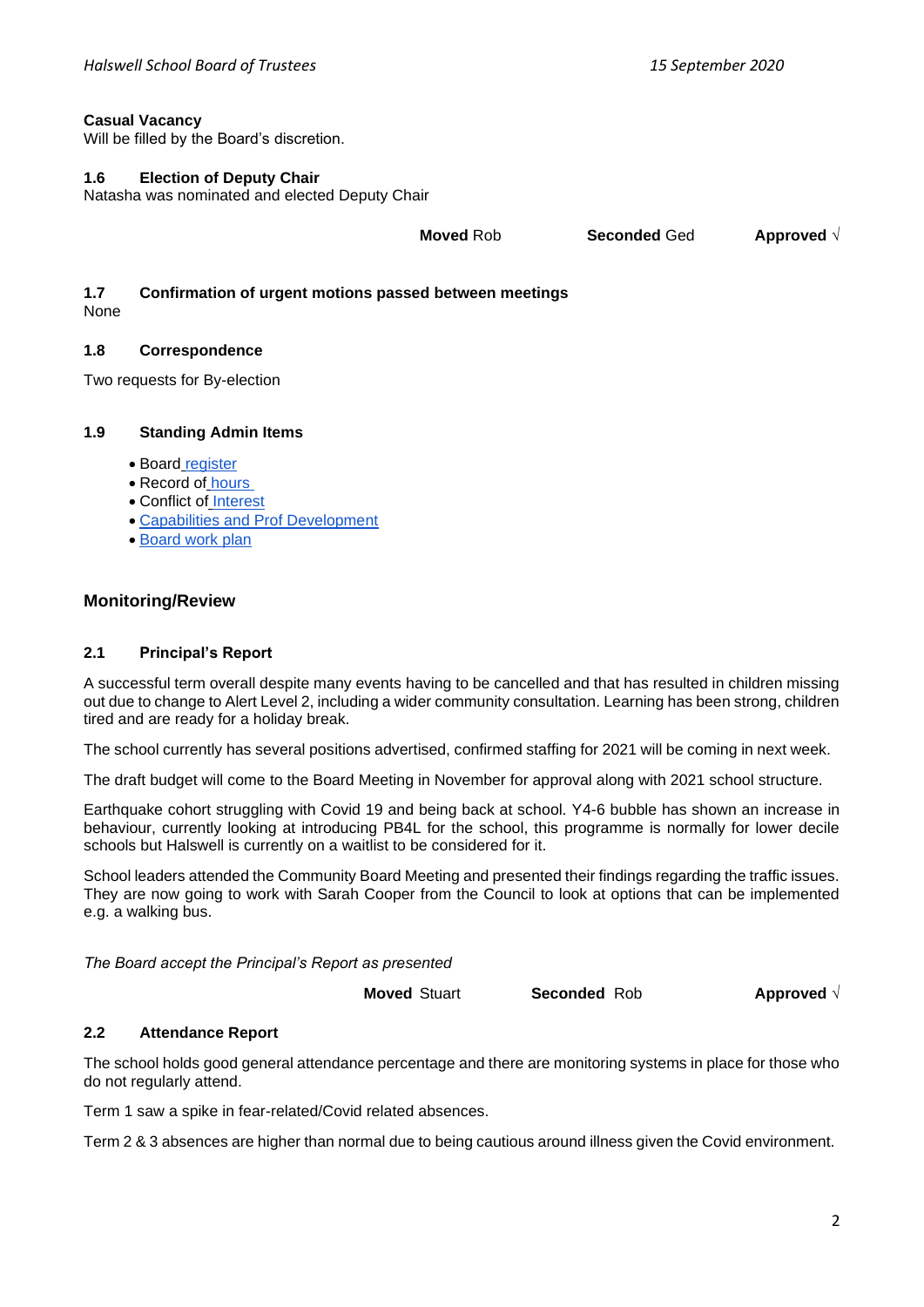## **2.3 Communication**

Community consultation has been postponed due to Covid Alert Level 2, this will now be held in Term 1 2021.

A Board report will go in the newsletter this week.

## **2.4 Finance Report**

Extra funding has come in to cover the loss of international students and extra cleaning needs during Covid 19.

*The Board accept the Finance Report for August 2020 as presented*

**Moved** Natasha **Seconded** Shaun **Approved** √

## **2.5 Health & Safety**

Noted.

## **2.6 Property**

SIP sent away paperwork for the next 3 project approvals for the holidays:

- 1. Heat pump cages
- 2. Blinds in hall and tinting of windows
- 3. Sound system update for hall and outside

Hall floor refresh also being done in holidays.

Office reconfiguration - calculating and quoting stage, a structural wall will be needed.

Astroturf - three people inspected but one has since pulled out, still awaiting formal quotes. 33x20 biggest that can fit in.

## **2.7 School Docs**

Noted

## **Other Agenda Items**

None

**Meeting closed:** 7.25pm

**CONFIRMED \_\_\_\_\_ \_\_\_\_\_\_\_\_\_\_\_\_\_\_\_\_\_\_\_\_\_\_\_\_\_\_** 20 October 2020

**CHAIRPERSON**

#### **MATTERS ARISING / ACTION SHEET FROM THE MEETING OF THE**